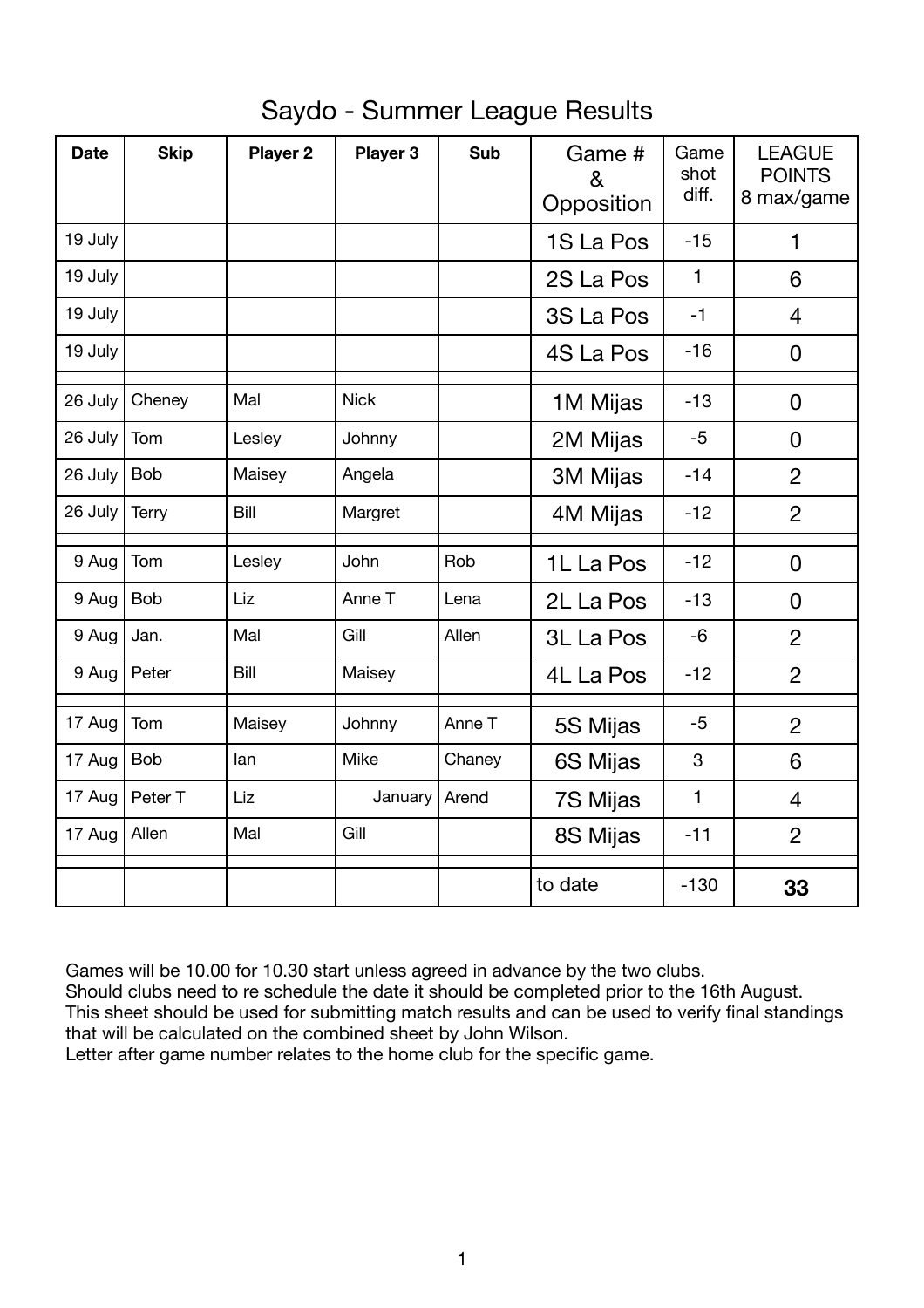## La Posada - Summer League Results

| <b>Date</b>         | <b>Skip</b> | <b>Player 2</b> | <b>Player 3</b> | <b>Sub</b> | Game #,<br>&<br>Opposition | Game<br>shot<br>diff. | <b>LEAGUE</b><br><b>POINTS</b><br>8 max/game |
|---------------------|-------------|-----------------|-----------------|------------|----------------------------|-----------------------|----------------------------------------------|
| 19 July             |             |                 |                 |            | 15<br>1S Saydo             |                       | $\overline{7}$                               |
| 19 July             |             |                 |                 |            | 2S Saydo                   | $-1$                  | $\overline{2}$                               |
| 19 July             |             |                 |                 |            | 3S Saydo                   | 1                     |                                              |
| 19 July             |             |                 |                 |            | 16<br>4S Saydo             |                       | 8                                            |
| 2 Aug               | Nigel       | George          | Maureen         | Tony P     | $-5$<br>1M Mijas           |                       | 1                                            |
| 2 Aug               | <b>Mark</b> | <b>Mick</b>     | Jayne           |            | 2M Mijas                   | -8                    | $\overline{2}$                               |
| 2 Aug               | Dennis      | Dave            | Penny           | Shelly     | 3M Mijas                   | $-17$                 | $\overline{0}$                               |
| 2 Aug               | Jeff        | Ted             | Adrian          | Ray        | 4M Mijas                   | 4                     | 6                                            |
| 9 Aug               | <b>Mark</b> | George          | Penny           |            | 1L Saydo                   | 12                    | 8                                            |
| 9 Aug               | Jeff        | Ted             | <b>Brian</b>    | Sandra     | 2L Saydo                   | 13                    | 8                                            |
| 9 Aug               | Nigel       | Dave            | Maureen         | Jayne      | 3L Saydo                   | 6                     | 6                                            |
| 9 Aug               | Gareth      | <b>Shelley</b>  | Les             | Tony       | 4L Saydo                   | 12                    | 6                                            |
| 16 Aug              | Mark        | George          | Jayne           |            | 5L Mijas                   | 5                     | 6                                            |
| 16 Aug $\vert$ Jeff |             | Ted             | <b>Brian</b>    |            | 6L Mijas                   | 0                     | $\overline{4}$                               |
| 16 Aug              | Gareth      | Dennis          | Les             | Tony       | 7L Mijas                   | $\overline{2}$        | 5                                            |
| 16 Aug $\vert$      | Nigel       | Dave            | Maureen         |            | 8L Mijas                   | 27                    | 8                                            |
|                     |             |                 |                 |            | to date                    | 82                    | 81                                           |

Games will be 10.00 for 10.30 start unless agreed in advance by the two clubs. Should clubs need to re schedule the date it should be completed prior to the 16th August. This sheet should be used for submitting match results and can be used to verify final standings that will be calculated on the combined sheet by John Wilson. Letter after game number relates to the home club for the specific game.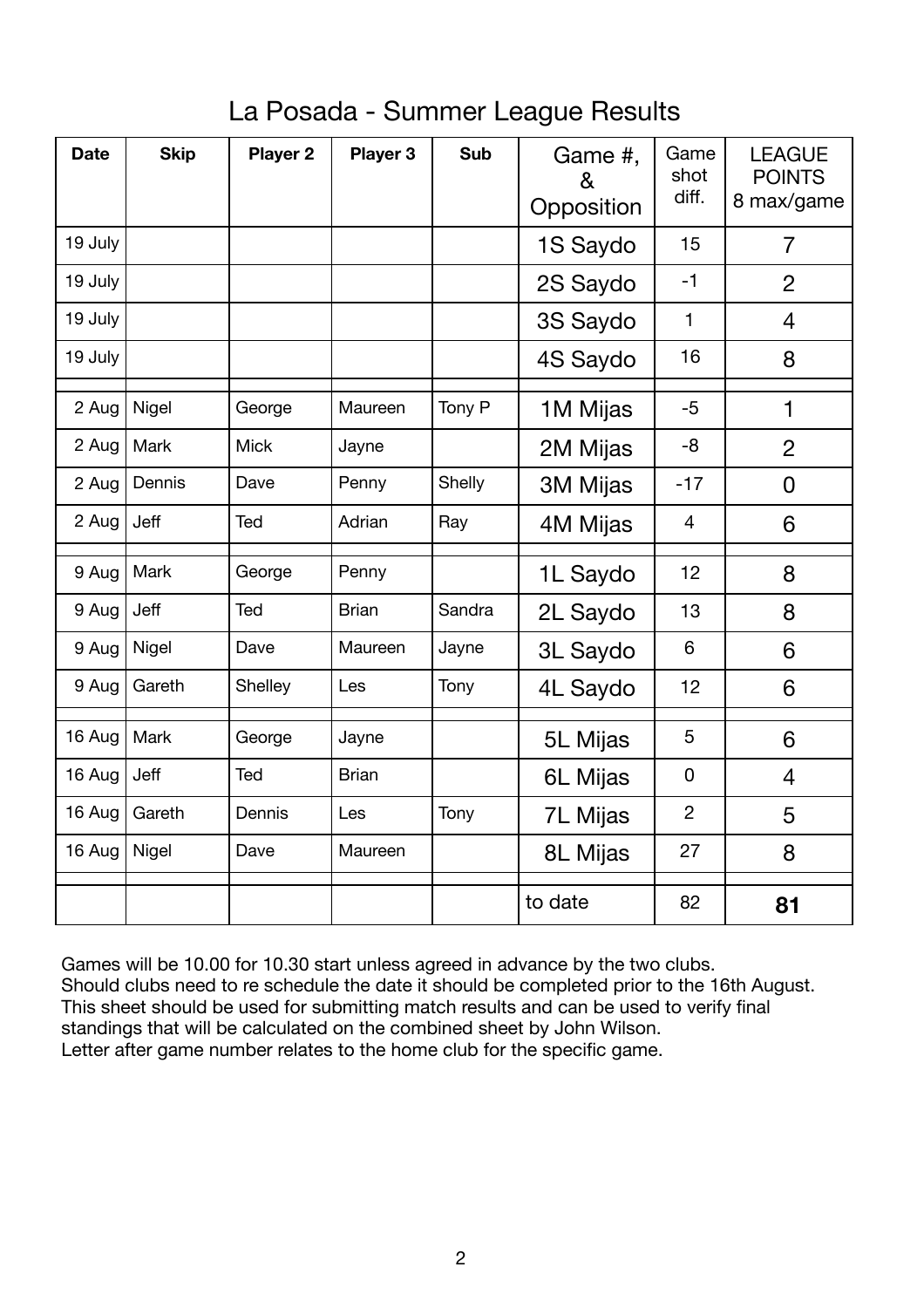| <b>Date</b>         | <b>Skip</b>     | <b>Player 2</b> | Player 3    | <b>Sub</b>    | Game #<br>&<br>Opposition | Game<br>shot<br>diff | <b>LEAGUE</b><br><b>POINTS</b><br>8 max/game |
|---------------------|-----------------|-----------------|-------------|---------------|---------------------------|----------------------|----------------------------------------------|
| 26 July             | John W          | Clive           | Manolo      |               | 1M Saydo                  | 13                   | 8                                            |
| $26$ July           | Denis           | Sheila          | <b>Mick</b> |               | 2M Saydo                  | 5                    | 8                                            |
| 26 July             | Jeff            | Geoff C         | Linda       | <b>Brenda</b> | 3M Saydo                  | 14                   | 6                                            |
| 26 July             | Geoff E         | Juan            | John R.     |               | 4M Saydo                  | 12                   | 6                                            |
| 2 Aug               | John C          | Clive           | John W      | <b>Brenda</b> | 5M La Pos                 | 5                    | $\overline{7}$                               |
| 2 Aug               | Jeff            | Pat             | Joan        |               | 6M La Pos                 | 8                    | 6                                            |
| 2 Aug               | Denis           | Sheila          | <b>Bob</b>  |               | 7M La Pos                 | 17                   | 8                                            |
| 2 Aug               | Geoff E         | Geoff C         | John R      |               | 8M La Pos                 | $-4$                 | $\overline{2}$                               |
| 16 Aug              | Jeff            | Pat             | Linda       |               | 5L La Pos                 | $-5$                 | $\overline{2}$                               |
| 16 Aug              | Geoff E         | John C          | Clive       |               | 6L La Pos                 | $\mathbf 0$          | $\overline{4}$                               |
| 16 Aug              | Denis           | <b>Sheila</b>   | <b>Mick</b> |               | 7L La Pos                 | $-2$                 | 3                                            |
| 16 Aug              | John W          | Joan            | <b>Bob</b>  |               | 8L La Pos                 | $-27$                | $\overline{0}$                               |
| 17 Aug              | Denis           | Sheila          | <b>Mick</b> |               | 5S Saydo                  | 5                    | 6                                            |
| 17 Aug $\vert$ Jeff |                 | Pat             | Linda       |               | 6S Saydo                  | $-3$                 | $\overline{2}$                               |
| 17 Aug              | Geoff E         | John C          | Clive       |               | 7S Saydo                  | $-1$                 | 4                                            |
|                     | 17 Aug   John W | Joan            | <b>Bob</b>  |               | 8S Saydo                  | 11                   | 6                                            |
|                     |                 |                 |             |               | to date                   | 48                   | 78                                           |

## Mijas - Summer League Results

Games will be 10.00 for 10.30 start unless agreed in advance by the two clubs. Should clubs need to re schedule the date it should be completed prior to the 16th August. This sheet should be used for submitting match results and can be used to verify final standings that will be calculated on the combined sheet by John Wilson. Letter after game number relates to the home club for the specific game.